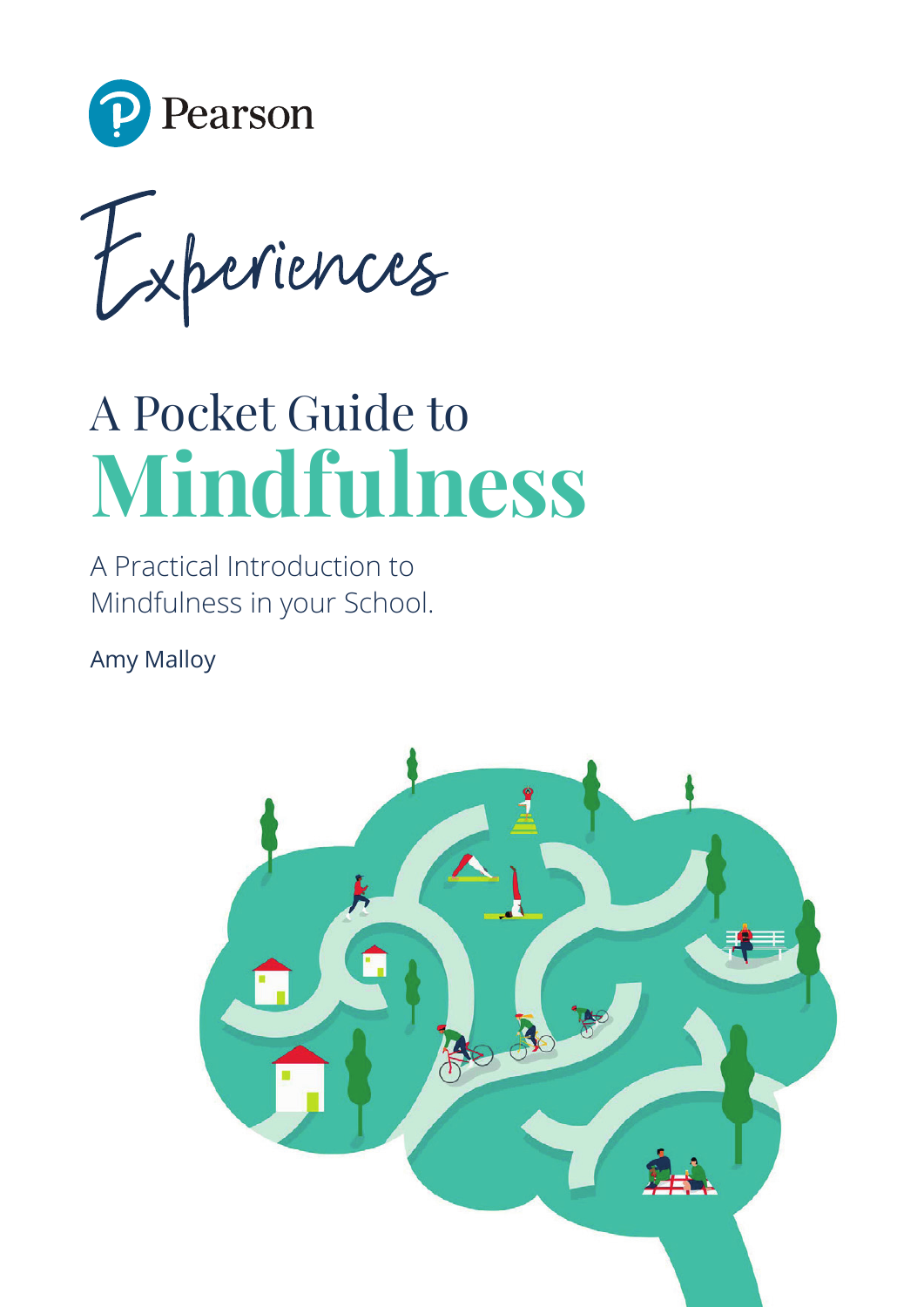

# About the author



Amy Malloy is from Oxford in the UK. She's a writer, teacher and the founder of yoga & mindfulness school, No More Shoulds.

She is on a mission for healthier, kinder minds in education

and throughout every stage of life. She's helping people through yoga practice, mindfulness and by taking the pressure off feeling or being a certain way.

With over a decade's experience of ELT teaching, editorial and assessment development for global education providers, she came to realise how many 'shoulds' existed within education. These often put undue pressure on both students and teachers alike.

She now blends her passion for wellbeing practices with her experience in education to dust off the myth and mystery around mindfulness and yoga for almost any context, and to encourage her students not to worry about whether their practice fits what the books say!

She is also the founder of The Breathe Project UK, a social enterprise seeking to make private talking therapy accessible for those in need.

Find her at **[www.nomoreshoulds.com](http://www.nomoreshoulds.com)** on Facebook **[www.facebook.com/nomoreshoulds](http://www.facebook.com/nomoreshoulds)** or on Instagram **[@ nomoreshoulds](https://www.instagram.com/nomoreshoulds/?hl=en)**

### **Contents**

| About the author                                   |    |
|----------------------------------------------------|----|
| What is mindfulness?                               | 3  |
| How does mindfulness<br>help us in school?         | 4  |
| The science of mindfulness                         | 5  |
| What skills does mindfulness<br>practice teach us? | 6  |
| Setting up space for<br>mindfulness in your school | 12 |
| Meeting objections and<br>use of language          | 13 |
| Image Credits                                      | 4  |

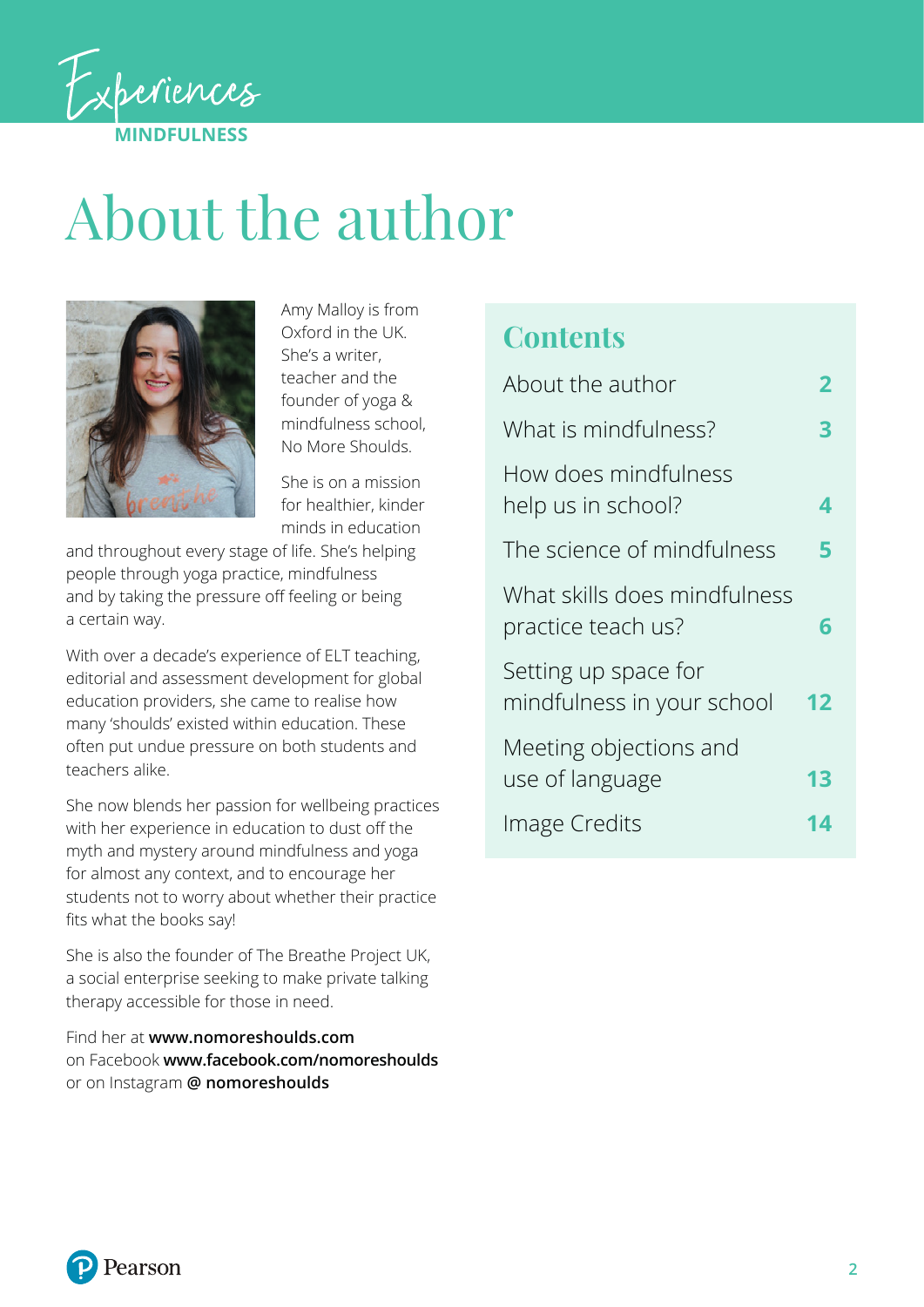<span id="page-2-0"></span>

# What is mindfulness?

Mindfulness is a very simple thing: it is the awareness which comes from noticing the present moment, without judgement and with kindness, accepting whatever you observe.

The basis of mindfulness (or mindful awareness) is to cultivate an awareness of the present, of moment–to–moment experiences and thoughts, and to non–judgmentally and kindly pay attention to those experiences as they are.

You may often see mindfulness associated with seated meditation, maybe on a rock, at sunrise, in robes. This is of course a very beautiful way to access the present moment, but it is by no means essential. And also completely impossible for a school to achieve on a daily basis. Unless, maybe, you go to school on a mountain of course.



*Live the actual moment. Only this actual moment is life*

**Thich Nhat Hanh**

Meditation itself is not necessarily mindfulness. You could sit in a robe on a rock at sunset with your eyes closed, and be thinking about your lunch the next day. Mindfulness is about the awareness that comes from consciously focussing on the present moment. Sitting with the eyes closed is just one (really nice and effective) way to access that awareness. It only works if you're actually focussing your attention, of course. Otherwise you're simply thinking about your upcoming lunch.

Other ways to access mindful awareness include mindful walking, mindful eating, yoga and physical exercise. We'll explore this more later on in the guide.

> *Meditation is to be aware of every thought and of every feeling, never to say it is right or wrong but just to watch it and move with it.*

**Jiddu Krishnamurti**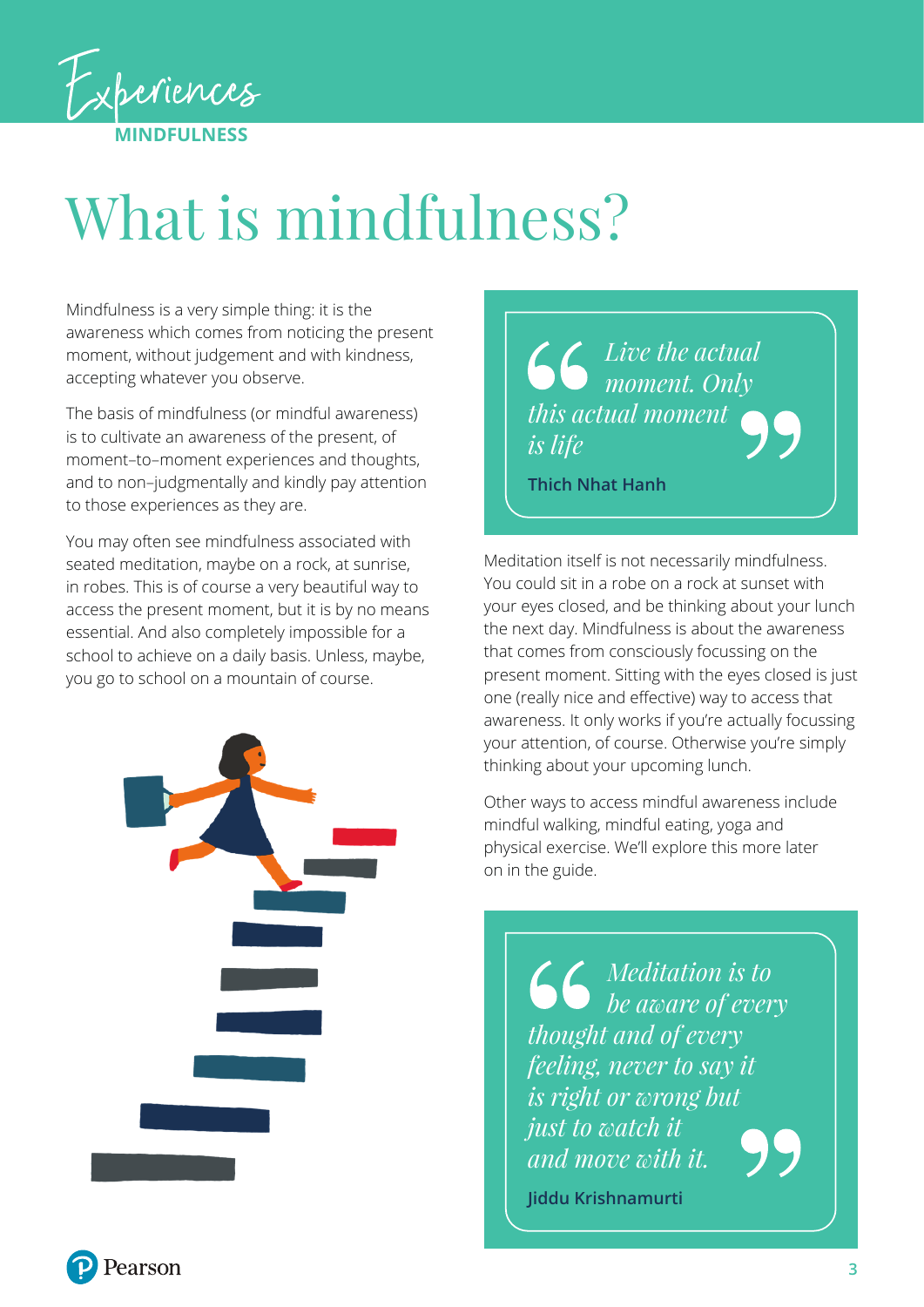<span id="page-3-0"></span>

## How does mindfulness help us in school?

### **Anchoring**

Every second of every day, in every interaction we have in our lives, we form associations in our mind. During a busy school day, when we are surrounded by lots of people, we are likely to have many more of these interactions. More often than not, we are completely unaware of the associations that have been made in any given moment. We can go along on autopilot, unaware of the thought processes that might be influencing our feelings and sensations and therefore our behaviour on a daily basis.

By anchoring ourselves in the present moment, we become aware of what our thoughts and feelings are doing. Once we are mindful of our experiences, we then have the opportunity to explore our relationship with them. We can react impulsively or we can sit with them, accept them, and ultimately choose how to respond consciously and skilfully to a situation. For children, it develops their brains, which in turn helps them find it easier to calm down and stay calm.

### **Surfing**

Life will always have ups and downs. We will always encounter situations that are both pleasant and unpleasant, in the classroom and in life. Mindfulness helps us explore and change our relationship with thoughts, feelings, physical sensations and external events. Beginning to grow familiar with and shape this relationship early on in life is a wonderful gift, as we will see.

The key thing to notice here is that mindfulness is not about resisting or changing our thoughts and feelings. Rather it is about changing our relationship with them, so that they do not have as much impact on our happiness and in time we can simply surf the ups and downs.

*You can't stop the waves, but you can learn to surf.*

**Jon Kabat–Zin**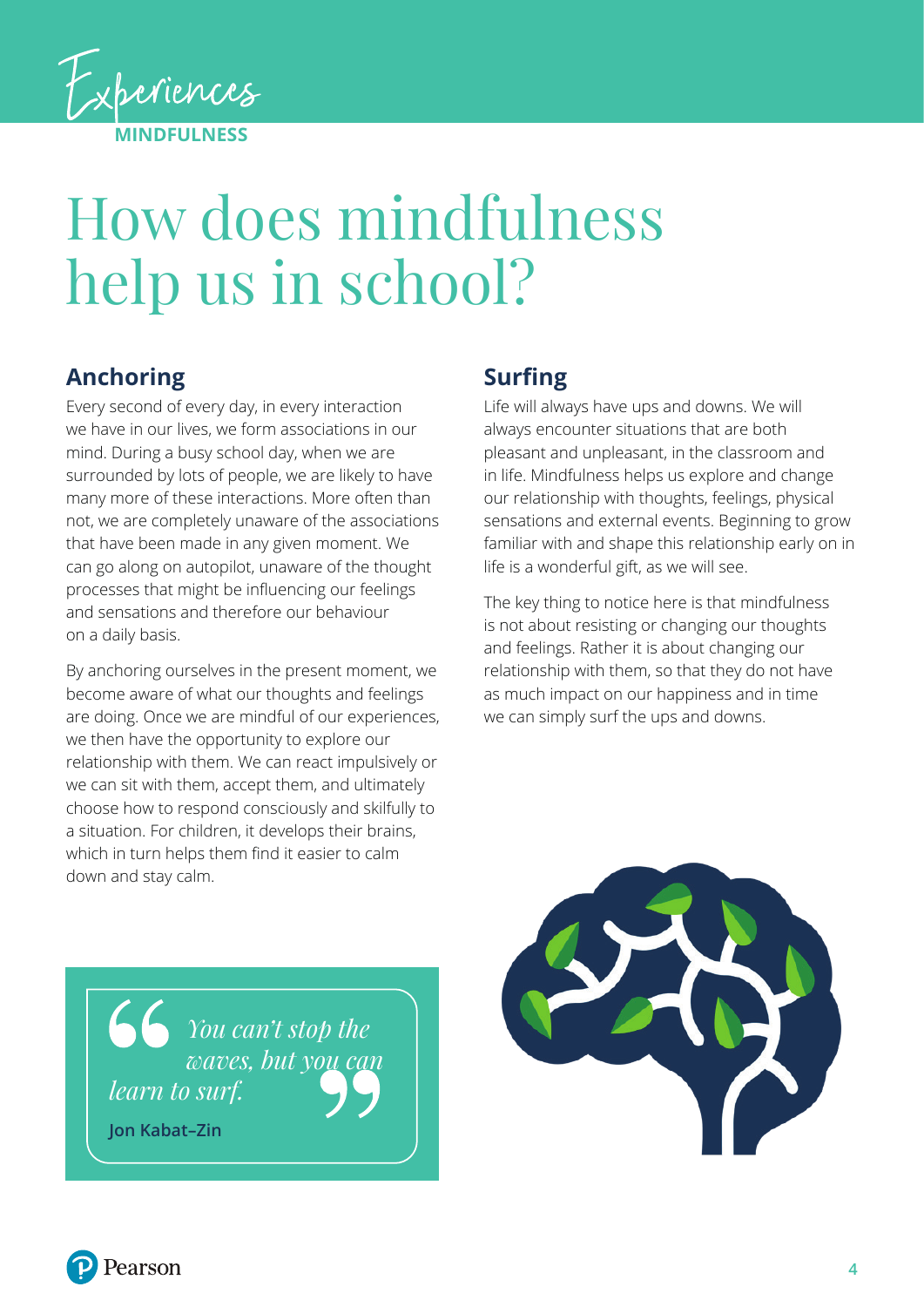<span id="page-4-0"></span>

# The science of mindfulness

#### **It changes our brain for the better**

Every time we do something with our brains, they make a new connection (a neural synapse forms). The more often we do that same thing, the stronger that pathway becomes. It gets easier for the brain to do the same thing the second, third, fourth time round because it has already made the connections and already knows the way. Just like water finding a way to flow through rocks, gradually the path gets wider until it becomes a stream, then a river. Eventually maybe the water dries out but the path remains. When new water comes along, it provides an easy path for the water to flow down – it doesn't need to forge a new path. At primary school age, fewer pathways have been formed, and it is easier to form new ones as our brains are still developing more basic functions.

The benefits of mindfulness have been observed for thousands of years in ancient Eastern texts. More recently, however, studies have shown that the people who regularly practise mindfulness develop the areas of the brain associated with patience, compassion, focus, concentration and emotional regulation. The earlier in life we start this, the better!

### **The brain and stress, especially in children.**

When we feel threatened by something physical, the most primal part of our brain, the amygdala, sets off the alarm signals for our bodies to respond and either run away (flight), stay and defend ourselves (fight) or play dead (freeze). It signals to the hypothalamus to release adrenaline and

cortisol and off we go. This process happens before our logical, conscious mind has even noticed. This part of the brain (the prefrontal cortex) doesn't get a seat at the table – the body takes care of it. This is very useful when facing a tiger. It is less useful for exams. Our brain doesn't detect the difference between physical threat and emotional threat, so will fire off the same alarm signal whether facing a tiger or doing homework.

The more often we get stressed, the more easily our brain detects a threat and goes down the same pathways. So the physical symptoms (racing heart, blank mind, dry mouth) and emotional symptoms (shouting, crying, hitting) will kick in before we have chance to regulate them.

In children, our primal brain is very prominent and we are still learning to regulate these huge emotions. We simply don't have the same level of executive function (the prefrontal cortex, logical part) development to be able to regulate them, nor do we necessarily have the language to explain them to others or ourselves. It's not surprising being at school is challenging, even without the pressure of homework, concentrating in lessons, and making friends.

Those with a regular mindfulness practice have been shown to use a completely different pathway in the brain when they meditate: bypassing the stress triggers, and simply experiencing the senses in the moment. The parts associated with positive feelings, compassion and kindness also grow in strength. And as we've learnt above – if you use it, it grows. Below the age of 10, our brains are the most malleable they'll ever be, so it's a great time to start.

Pearson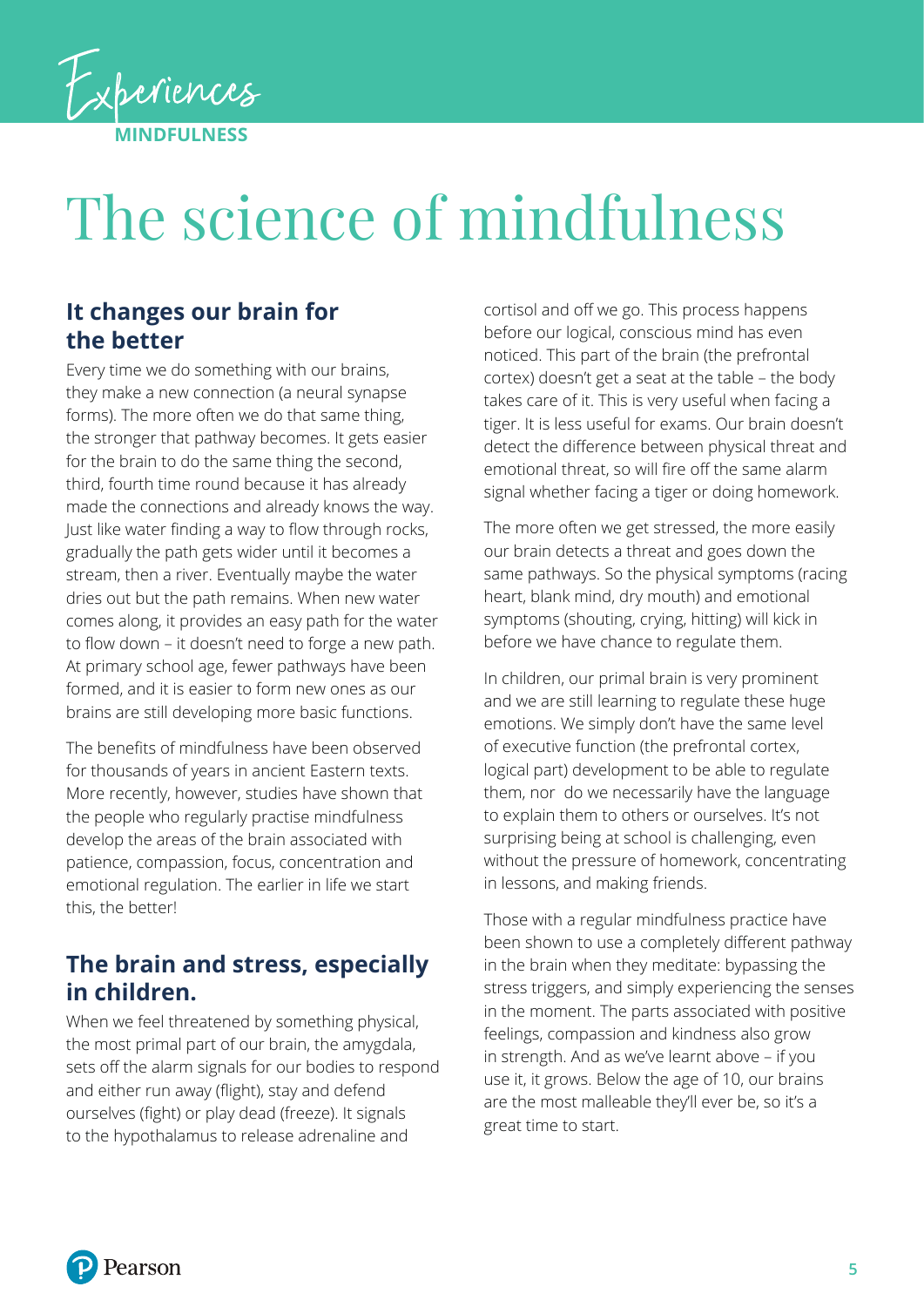<span id="page-5-0"></span>

## What skills does mindfulness practice teach us?

Let's look at some of the key skills we learn when we practise mindfulness and how they can help us in school.

- Focus and concentration
- Observation without judgement
- Curiosity
- Acceptance and self-compassion

We put all of these ingredients into our mindfulness practice to create a state of mindfulness awareness.

We'll look at them now in a little more detail and learn some basic practices to start building these attitudes.

#### **Focus and concentration**

One of the key tenets of mindfulness is to focus our attention on a physical anchor in the present moment. In school, this has been demonstrated to help children concentrate more easily on classroom activities. The anchor most commonly used is the sensation of the breath moving in the body, or maybe the scent of the air going into the nose. It may also be focusing on the sensations in a part of the body, or focusing our gaze or hearing on something around us.

As we learnt above, the more we do something, the better we get at it. Even ten minutes of meditating or mindful focus a day has been demonstrated to improve our concentration. Which makes sense, because we are doing targeted exercises to create brain 'strength' in the parts of the brain associated with concentration. In particular, in school children, this kind of regular activity has been demonstrated to calm down disruptive behaviour and improve classroom focus overall.



*Meditation is not evasion; it is a serene encounter with reality.*

**Thich Nhat Hanh**

Pearson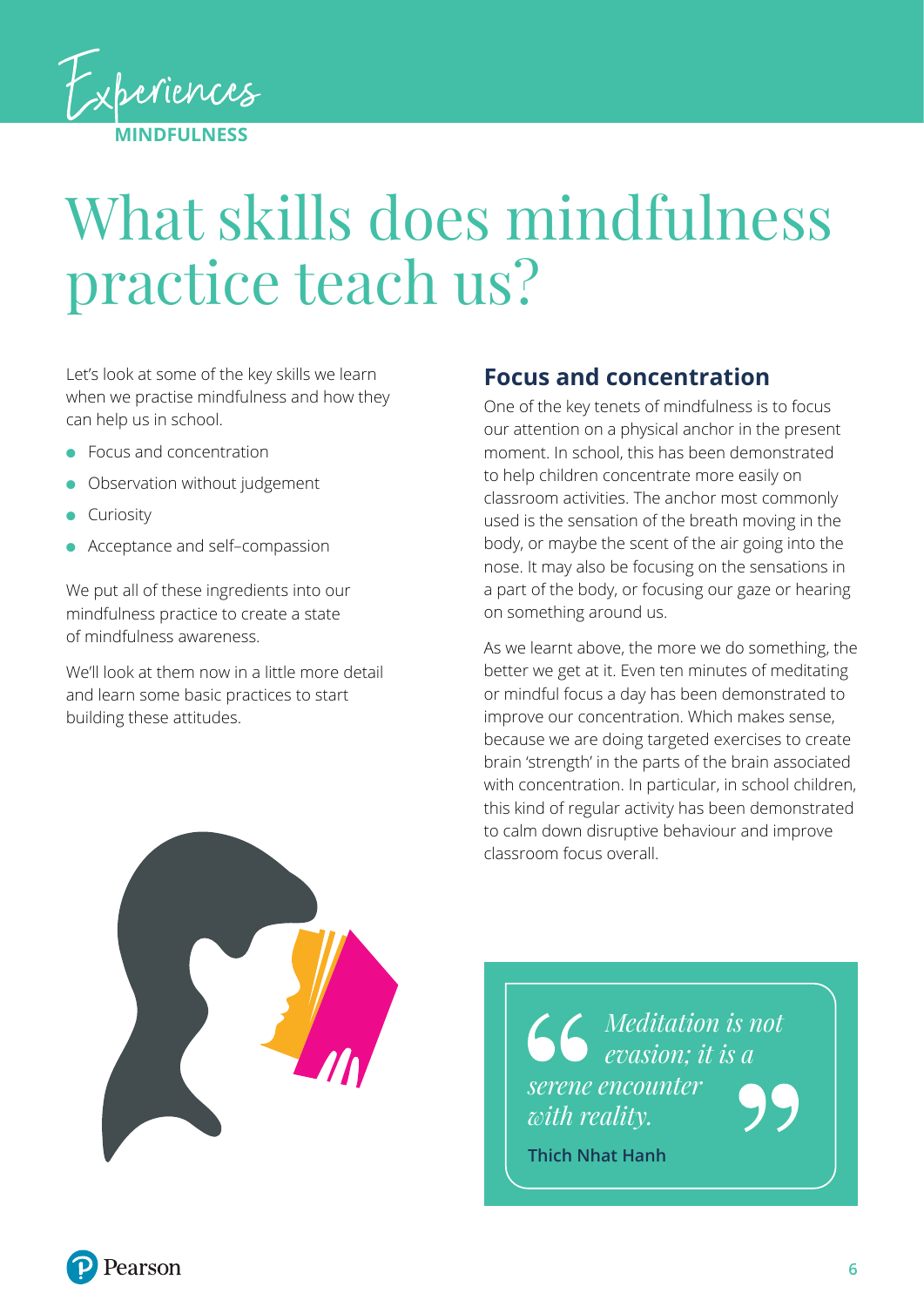

#### **Have a go**

### **Count the breaths**

#### **This is a really good starter activity.**

All of the activities in this guide are designed to practised anywhere in the school, but this one is particularly suited to the start of class, after break time or when you just need to re–focus your class' attention.

- Sit somewhere comfy. On a chair is fine ‑ you don't need to move.
- Close your eyes or blur your eyes softly.
- Notice how your feet feel against the floor.
- Then focus your attention at the tip of your nose, by the nostrils.
- Count ten breaths going in and out of the nose: 1 in… 1 out. 2 in… 2 out, and so on.
- Whenever you notice your mind has wandered off, gently bring it back and start where you left off.
- Open your eyes and notice to yourself what the experience felt like.
- (As you get used to this exercise, you can practise counting up to 20 breaths, or returning to 1 and starting again over and over again).

*Everyone's mind wanders, without doubt, and we always have to start over. Everyone resists or dislikes the thought of or is too tired to meditate at times, and we have to be able to begin again.*

**Sharon Salzberg**

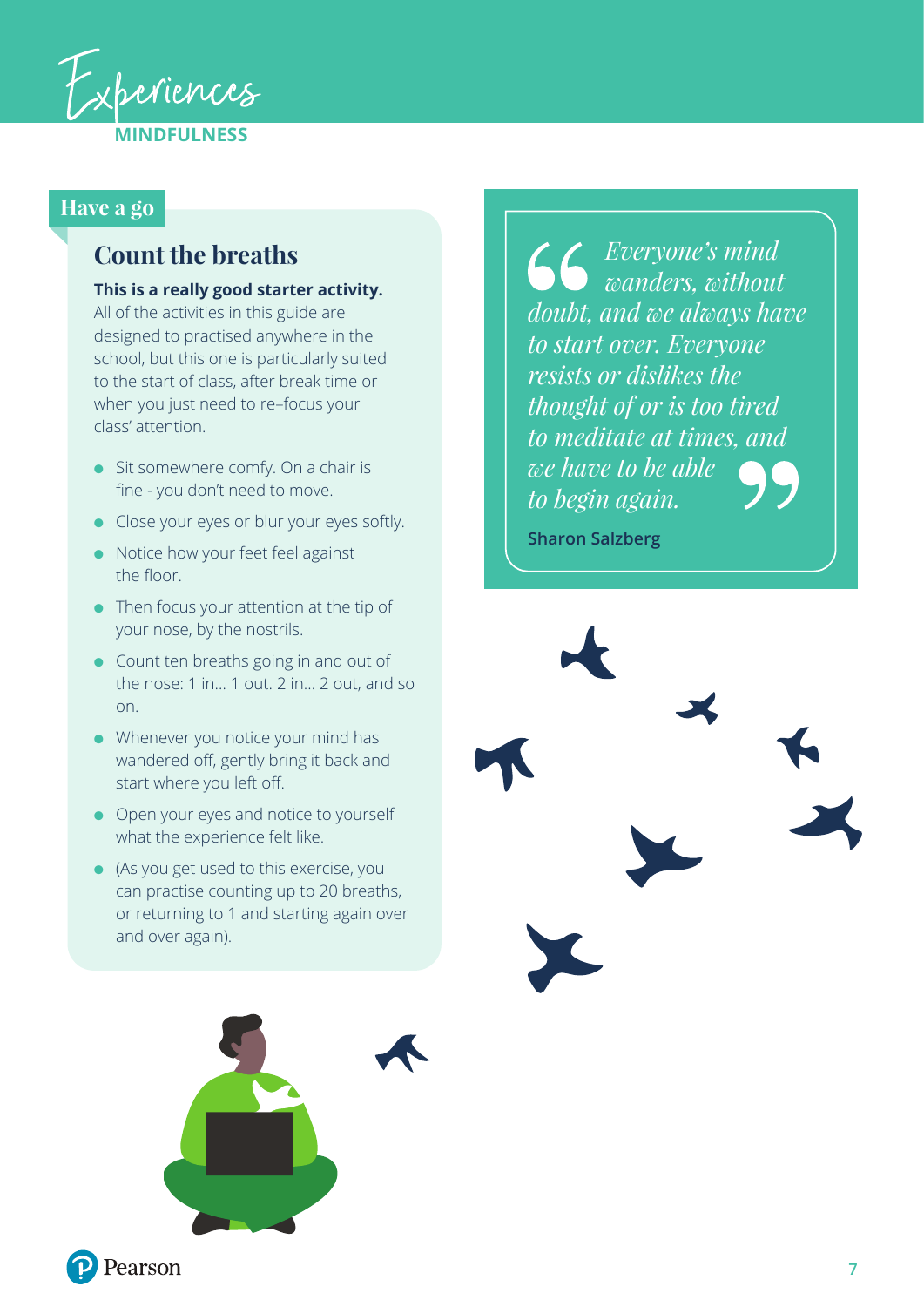

#### **OBSERVATION WITHOUT JUDGEMENT**

The second skill we can learn from mindfulness is how to be aware of the present moment, without judging, criticising or otherwise forming an attachment to it.

An interesting way to understand this concept is to think about how we listen to sounds. A lot of what we think of as a sound is actually the story and label we place on to the sound in our minds. For example – we hear a school bell, and we think 'that's a bell. Break time is over…'. But the sound isn't a bell – it is simply sound waves at a certain frequency being picked up by the sensory organs in our ears. We associate those sound waves with a bell because we know that is most likely what is producing them. Our previous experience has attached that association. So what we think of as the sound is actually our story about the sound.

The same can be applied to thoughts and physical sensations in our bodies. We think 'I feel really tired'. What we can actually feel is a set of sensations that we associate with tiredness – discomfort in our muscles, stinging or heavy eyelids. Those are simply physical sensations which our prior experience has led us to associate with tiredness. This association could lead us off into another rabbit hole of thoughts (I wish I wasn't in class – why can't I be in bed at home? This feels awful) which may even serve to worsen those sensations.

Mindfulness teaches us to consciously observe our thoughts, feelings, sensations (and any other sensory input) without necessarily applying a label. In time, we often notice that those sensations have lessened when we sit with them and gently

encourage our minds away from the rabbit hole that we might have gone down on autopilot, and back into the present moment. This can help greatly in building resilience to stress and difficult emotions, such as being nervous about a test or tired in class, helping us sit with those experiences rather than panic or impulsively react.

(Please note: There are some situations and psychiatric conditions – including but not exclusive to ADHD, ASD and Post–traumatic Stress Disorder, that may require more professional support before embarking on mindfulness activities so it is advisable to seek advice from a medical or therapeutic service for any students about whom you feel concerned.)

> *Non–attachment is not the elimination of desire. It is the spaciousness to allow any quality of mind, any thought or feeling, to arise without closing around it, without eliminating the pure witness of being. It is an active receptivity to life.*

**Steven Levine**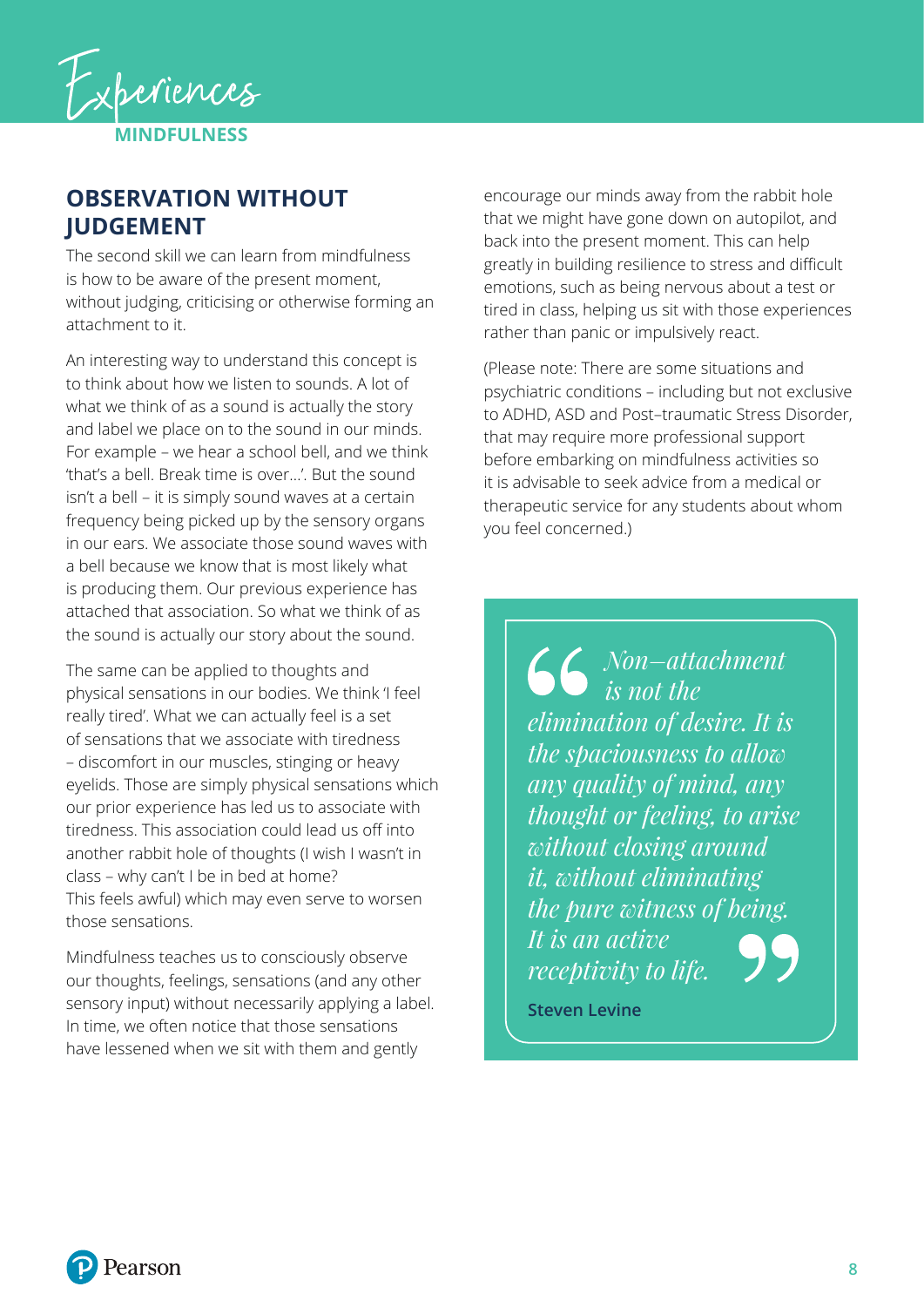

#### **Have a go**

### **'Head Shoulders Knees & Toes' body scan**

**This is another really nice starter activity**. It can be pleasant to lie down to try it if you have space in your classroom, or it can also work well seated wherever the students are. It can be helpful to try this at the start of a school day or lesson, to encourage students to check in with how they are feeling before they embark on the day. A little chat in the class afterwards about what the students have noticed about themselves can be a gentle way to help students support each other and realise others may have the same difficult feelings.

- Either lie down comfortably or find a seated position where you feel supported.
- Close your eyes if it feels okay or blur your eyes softly.
- Notice the how your body feels against the floor.
- Notice and say hello in your mind to any sounds around you.
- Focus your attention on each part of your body in turn, working from the top of the head all the way down to the toes.
- Simply say each body part in your mind and focus your attention there as you say it.
- Watch the physical sensations you notice in each part of the body, without jumping to fix or change them.
- Carry on moving through the body until you reach the toes, noticing without judging.
- Open your eyes gently, and notice how you feel and what the scan felt like.
- If your thoughts wander off at any point, that is absolutely fine. Simply guide them back to wherever you left off as soon as you notice. wandered off, gently bring it back and start where you left off.

*If you just sit and observe, you will see how restless your mind is. If you try to calm it, it only makes it worse, but over time it does calm, and when it does, there's room to hear more subtle things – that's when your intuition starts to blossom and you start to see things more clearly and be in the present more.*

**Steve Jobs**





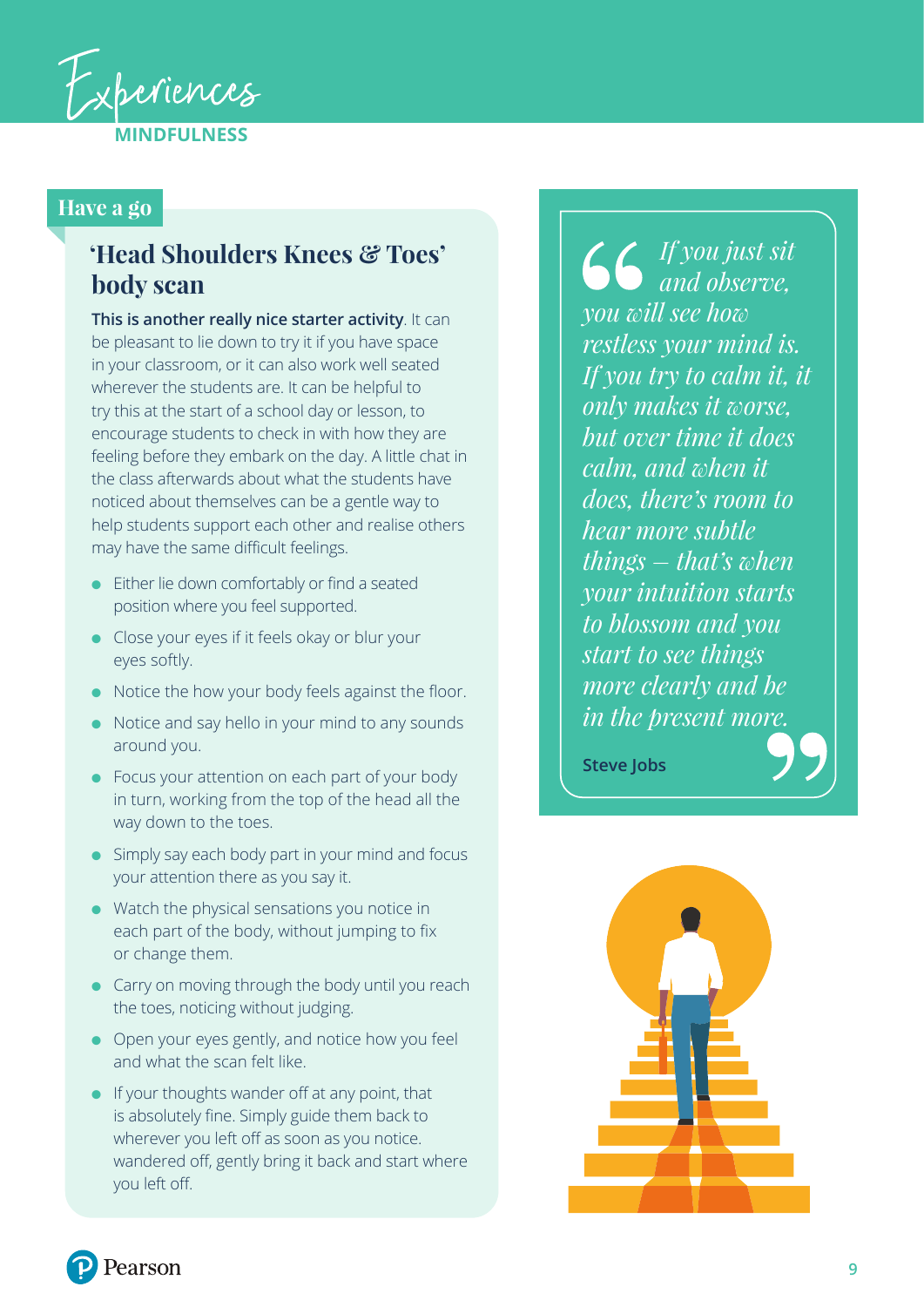

#### **CURIOSITY**

The third essential component of mindfulness practice is to foster a sense of curiosity. Try this for a moment: look up at your surroundings with the intention of noticing something you've not noticed before. It might be a poster on the classroom wall, or a detail on the back of a chair. When you spot something, focus on it for a moment, explore it. In that moment, our brains naturally produce a little spark of interest, be it conscious or unconscious.

Mindfulness encourages us to stop, look up and examine our surroundings and our thought processes with that little spark of curiosity.

Children are naturally curious – this is how they learn and develop, by being curious about their surroundings and scrutinising adults' every move. At some point along the way into adulthood, we lose this curiosity, particularly with regards to our minds and bodies. They simply need a safe, familiar space in which to allow that curiosity to grow, and the support of peers and adult carers/teachers to share what they learn from that curiosity.

In adults, the brain's processes are so familiar we have stopped noticing them (and they get away with behaving badly under the surface sometimes). In children, their minds are developing rapidly and curiosity can help them notice what is happening in their thoughts and feelings without feeling defined by it.

Cultivating curiosity in a school setting has been shown to encourage greater interest in lesson content and compassion for classmates.

#### **Have a go**

### **Curiosity exercise**

Try this activity at a quiet point in the class, perhaps when students are feeling tired or low in energy. Try bringing in a selection of objects for students to look at, or ask them to choose something from around the classroom for a partner to look at.

- Sit quietly with a familiar everyday object in front of you (e.g. a pen or piece of fruit). Imagine you've never seen it before.
- First explore it with your eyes. Turn it over and watch how the light catches it, the different colours, etc.
- Next, close your eyes or look softly away, and explore how it feels in your hands.
- Then maybe explore what it smells like or sounds like if you shake it up and down.
- Notice what you have learnt and how curiosity felt.

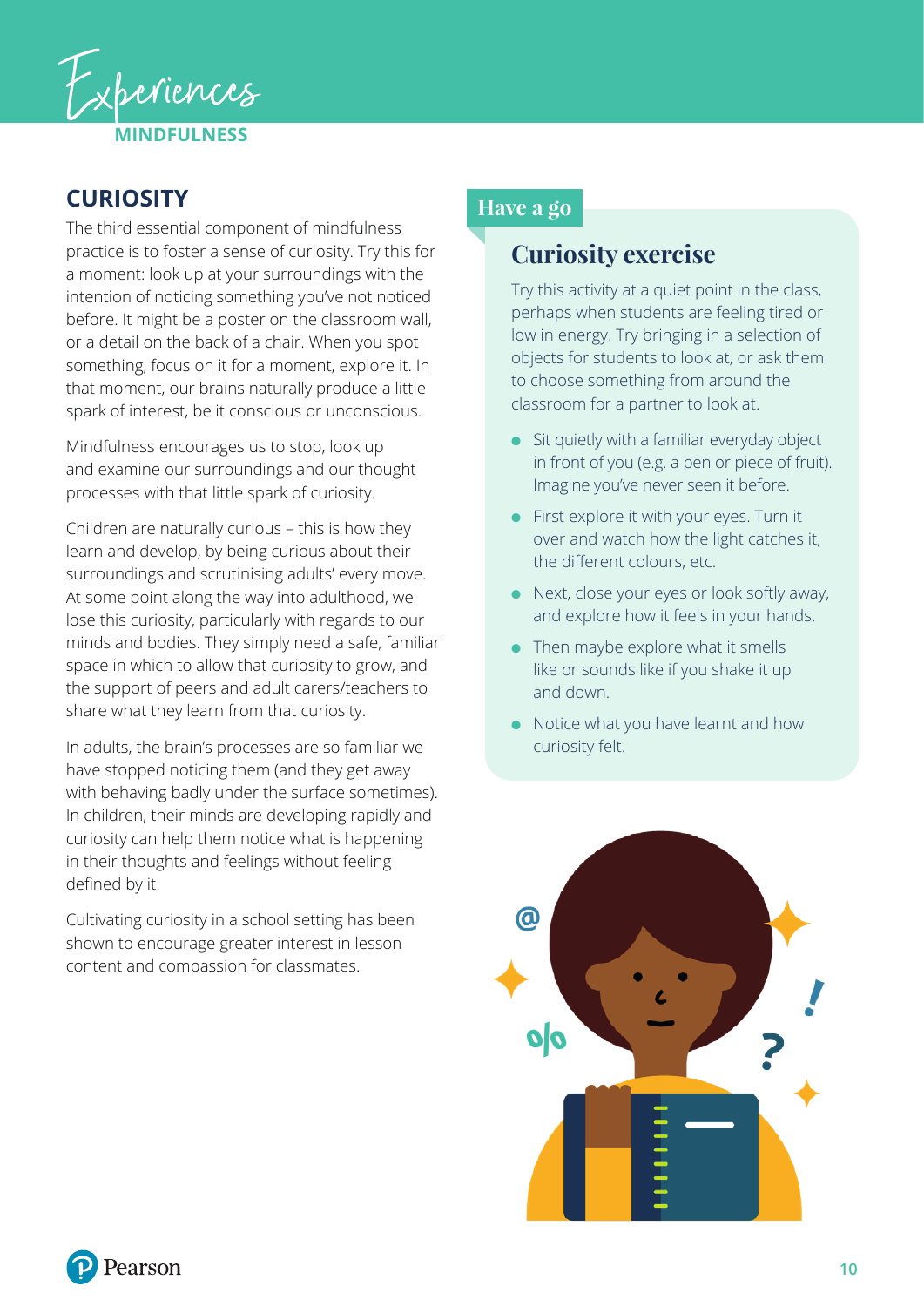

#### **ACCEPTANCE & COMPASSION**

These last two attitudes, acceptance and compassion, are the secret sauce of mindful awareness. The greatest kindness we can offer ourselves and others is acceptance. When we observe the present moment, it can be easy to want to fix something if it isn't particularly pleasant or comfortable. This fix may be reacting impulsively or setting off our brain's discrepancy monitor to try and not feel a particularly uncomfortable feeling. Mindfulness practice teaches us not only to be aware of the present moment but to accept what we find there, with kindness towards ourselves and others. It's okay to feel happy, it's ok to feel sad or stressed. Equally, it's ok for others to feel the way they feel.

Think of a toddler trying to climb some stairs when they shouldn't. The parent may try to stop them, in which case the toddler will only resist and desire to climb them more. If the parent accepts the situation and lets the toddler go for a few moments, and then asks them to come, the child is more likely to acquiesce because they have got their own way.

Our minds are the same: if we resist something uncomfortable or push it away, we create friction and want to think it even more. If we accept discomfort being there, we reduce the friction and in time, more often than not, the discomfort may reduce or dissipate of its own accord.

In primary school, acceptance and compassion skills teach our students that they can feel what they feel and it's okay, as they learn to regulate their emotions. It also helps develop empathy for their classmates, and can foster healthy self– esteem by highlighting that when a classmate is quiet or cross with them, it doesn't necessarily mean they have done something wrong. It could simply be that classmate feeling sad or angry about something else, and we can be kind to them regardless and simply wait for it to pass.

#### **Have a go**

#### **Acceptance meditation**

This exercise is really nice to practice with students when they are in a quiet time in the day, to allow them to build the skills for later in life when school may get a little more pressurised with exams. If they've developed the brain habit already, it will make stress and discomfort much easier to handle when they get older.

**NOTE:** If you know a child has experienced trauma or abuse, seek advice from their therapeutic or medical professional before trying this exercise with them, in case a focus on discomfort in the body may activate further traumatic response. With all students, make it very clear that they can open their eyes, or take a walk, whenever they like. It is important not to force any child to continue with any practice with which they don't feel comfortable, for whatever reason.

- Sit or lie quietly and close your eyes (or take a soft gaze).
- Focus on the flow of your breath in and out of the body.
- Scan down your body in your mind from the top of the head to the toes. Notice any pockets of tension or discomfort.
- Notice your response to the discomfort. See what happens if you sit with it and simply observe the sensation with curiosity.
- Try repeating 'Whatever this is, it's okay' in your mind. See what happens. Keep breathing and see what happens to the sensation.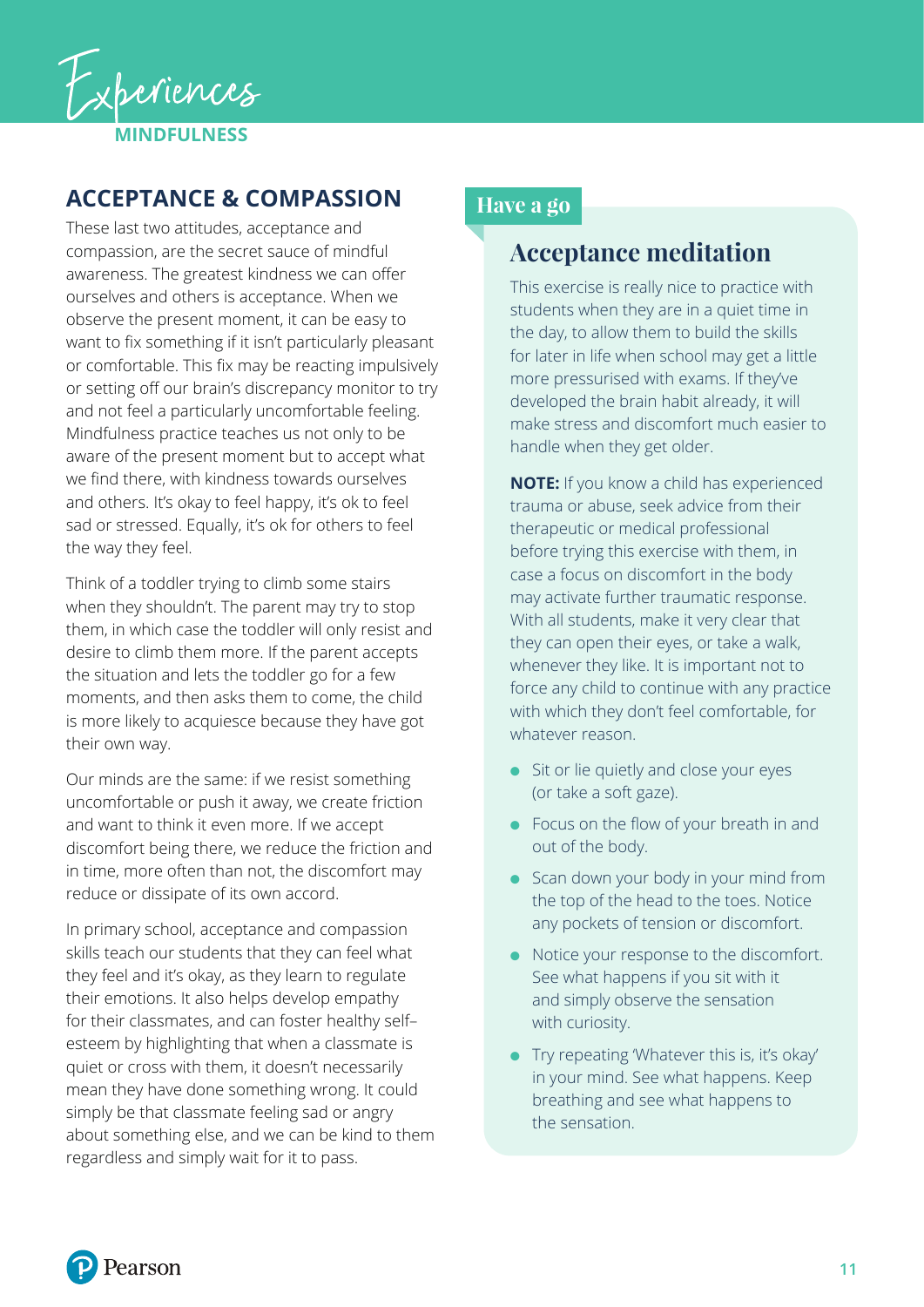<span id="page-11-0"></span>

## Setting up space for mindfulness in your school

The wonderful news is you do not need to sit on a mountain at sunset to meditate. Nor do you need a dedicated studio, or even any special equipment.

When we talk about space, it can be helpful to think of it just as much in terms of creating a safe, calm atmosphere to an actual physical space in a room. If students (and staff) feel secure and encouraged to try something new, embedded in the culture of the school and the attitude of the staff around them, then they are far more likely to give it a go, and to share their enjoyment of it with their parents and carers.

Meditation and mindfulness practice are possible almost anywhere you find yourself. It may be taking a moment to focus and breathe at desks, encouraging mindful walking in the corridors, or having a dedicated break–out space.

As with any regular practice, routine and consistency (at least for the first few weeks) can really help embed the habit for lasting benefits.

#### **Have a go**

### **Space options to try**

- Move desks aside after lunch and invite students to sit in a circle on the floor. Allow the energy of the room to settle naturally and encourage quiet. Students may be excitable at first, but if the routine becomes consistent they will soon learn what is expected during this time.
- 5–10 minutes of breathing sitting at desks in the classroom, either at registration, start of a lesson or after lunch.
- A dedicated corner of the classroom if you have the space with a circle of chairs or everyday cushions. Students can use the space as a break–out or led sessions could be held in there each day.



*Meditation is to be aware of every thought and of every feeling, never to say it is right or wrong but just to watch it and move with it.*

**Jiddu Krishnamurti**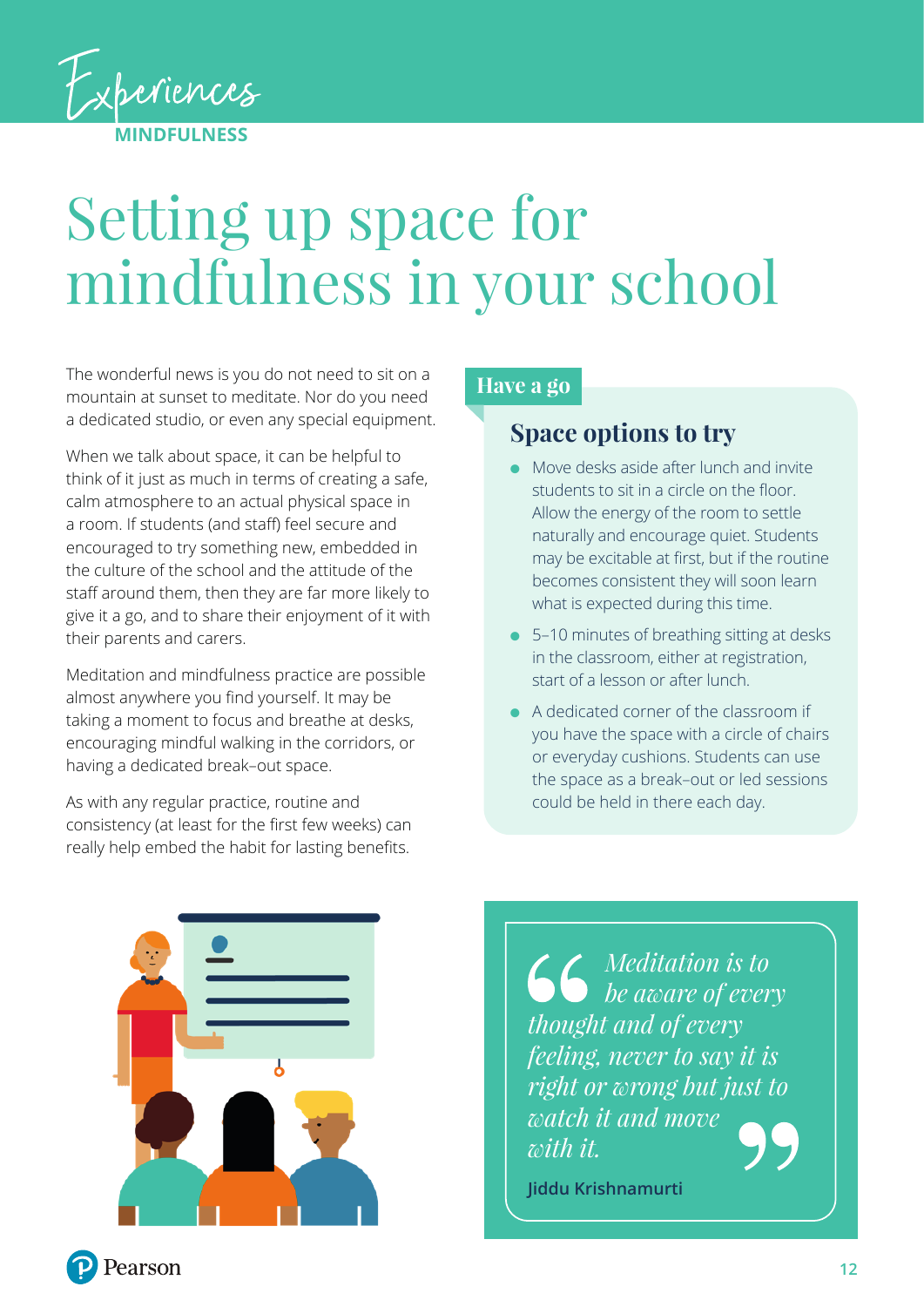<span id="page-12-0"></span>

# Meeting objections and use of language

The term 'mindfulness' is one we hear a lot, particularly since the term was brought over to the West and translated. The concept originally comes from Buddhist teachings in the term 'sati' which can be defined as "to maintain awareness of reality, whereby the true nature of phenomena can be seen". It is a term linked to both memory and holding something in conscious awareness. However what is most important to know here is that first, mindfulness is not a religious concept ‑ it is a secular wellbeing practice originally referred to in ancient philosophical texts, from which further secular texts and religious texts alike have branched out independently. Secondly, as language teachers, we know that any time we attempt to translate or define a concept into another language, we limit or reduce it in some way from its original sense.

This definition can then become a benchmark against which to measure our experiences of that concept. But, in those original texts, the concept of 'sati' was something which a) does not have a direct translation in English and b) was based on an attempt to put into words a personal reflective experience.

I invite you to simply try mindfulness practices with your students and for yourselves as teachers. Encourage students to reflect on their own experiences, keep notes or talk about it together in class, and in doing so find their own experience, not one defined by someone else (or you) and apply the language they feel expresses it best.

*The important thing is not to stop questioning. Curiosity has its own reason for existence. One cannot help but be in awe when he contemplates the mysteries of eternity, of life, of the marvellous structure of reality. It is enough if one tries merely to comprehend a little of this mystery each day.*

**Albert Einstein**

The same can be applied to explaining the concept to parents and school leadership, remembering that it is not a religious practice – it is secular. Experience alone is the best way to learn the benefits for our own and our students' mental health.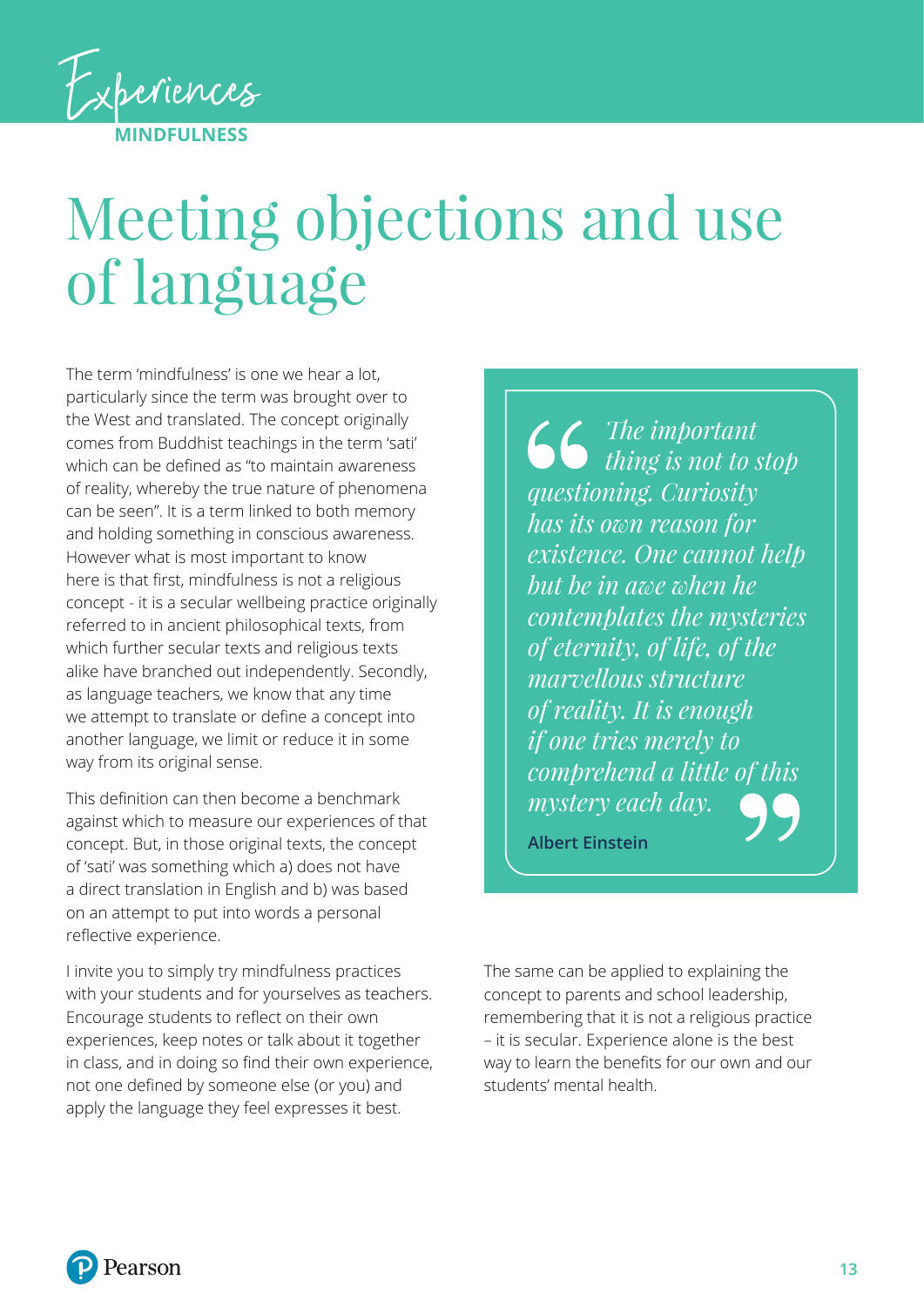<span id="page-13-0"></span>

# Image Credits

- Cover: Lauren Rolwing
- Page 3: Lauren Rolwing
- Page 6: Lauren Rolwing
- Page 7: Kanae Sato
- Page 9 Ben Wiseman